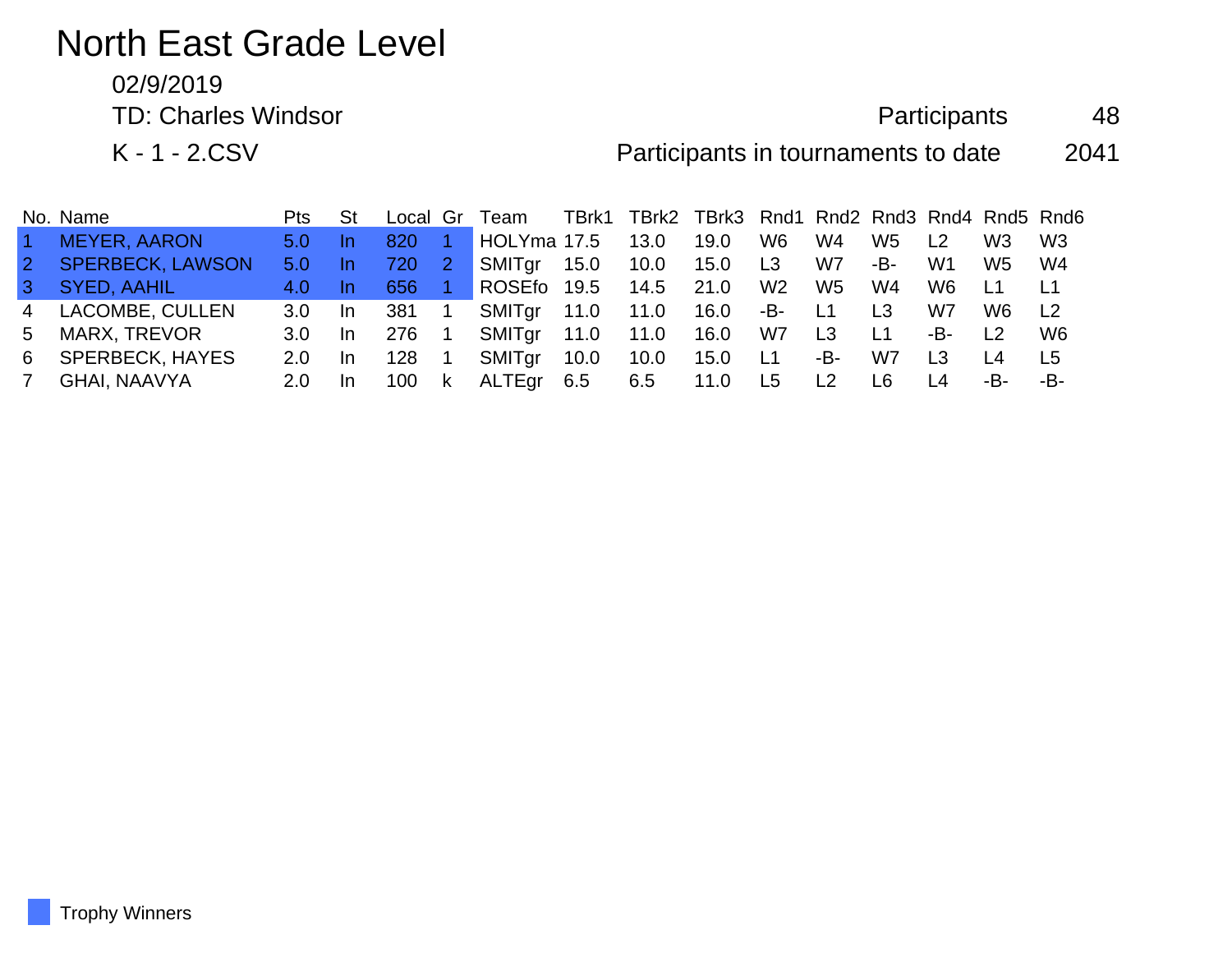|                | <b>Individual Standings</b> |            |           |                  |     |               |       |                                                |      |                |                |                |                |                |                |                |
|----------------|-----------------------------|------------|-----------|------------------|-----|---------------|-------|------------------------------------------------|------|----------------|----------------|----------------|----------------|----------------|----------------|----------------|
|                | No. Name                    | <b>Pts</b> | St        | Local            | Gr  | Team          | TBrk1 | TBrk2 TBrk3 Rnd1 Rnd2 Rnd3 Rnd4 Rnd5 Rnd6 Rnd7 |      |                |                |                |                |                |                |                |
| $\vert$ 1      | <b>ZYNDA, PATRICK</b>       | 6.0        | In        | 600              | 3   | SMITgr        | 21.5  | 15.5                                           | 22.0 | W7             | L <sub>3</sub> | W <sub>2</sub> | W6.            | W4             | W5             | W8             |
| $\overline{2}$ | <b>WHIPP, JULIA</b>         | 6.0        | In        | 737              | 3.  | <b>LEONgr</b> | 21.5  | 15.5                                           | 22.0 | W5             | W4             | L1             | W8             | W3             | W7             | W <sub>6</sub> |
| 3              | <b>REYES, MISAEL</b>        | 5.0        | In        | 502 <sub>2</sub> | 3   | LAKEsh 22.5   |       | 16.5                                           | 23.0 | W8             | W1             | L4             | W5             | L <sub>2</sub> | W6             | W7             |
| 4              | LACOMBE, CASH               | 4.5        | <u>In</u> | 442              | -3  | SMITgr        | 23.0  | 17.0                                           | 23.5 | W6             | L2             | W <sub>3</sub> | W7             | L1             | W8             | D5             |
| 5              | <b>ZYNDA, CHARLIE</b>       | 3.5        | -In       | 323              | 3   | SMITgr        | 18.0  | 18.0                                           | 24.5 | L2             | W6             | W7             | L <sub>3</sub> | W8             | L1             | D4             |
| 6              | <b>BARSZCZ, CAMERON</b>     | 1.5        | <b>In</b> | 116              | - 3 | <b>JACKgr</b> | 20.5  | 20.0                                           | 26.5 | L4             | L5             | W8             | L1             | D7             | L <sub>3</sub> | L <sub>2</sub> |
| 7 <sup>7</sup> | <b>ZEPNICK, MILES</b>       | 1.0        | -In       | 100              | 3   | MACAgr 21.0   |       | 20.5                                           | 27.0 | L1             | D <sub>8</sub> | L <sub>5</sub> | L4             | D <sub>6</sub> | L <sub>2</sub> | L3             |
| 8              | NAZE, THOMAS                | 0.5        | <b>In</b> | 100              | 3   | SMITgr        | 21.5  | 20.5                                           | 27.5 | L <sub>3</sub> | D7             | L6             | L <sub>2</sub> | L5             | L4             | - L1           |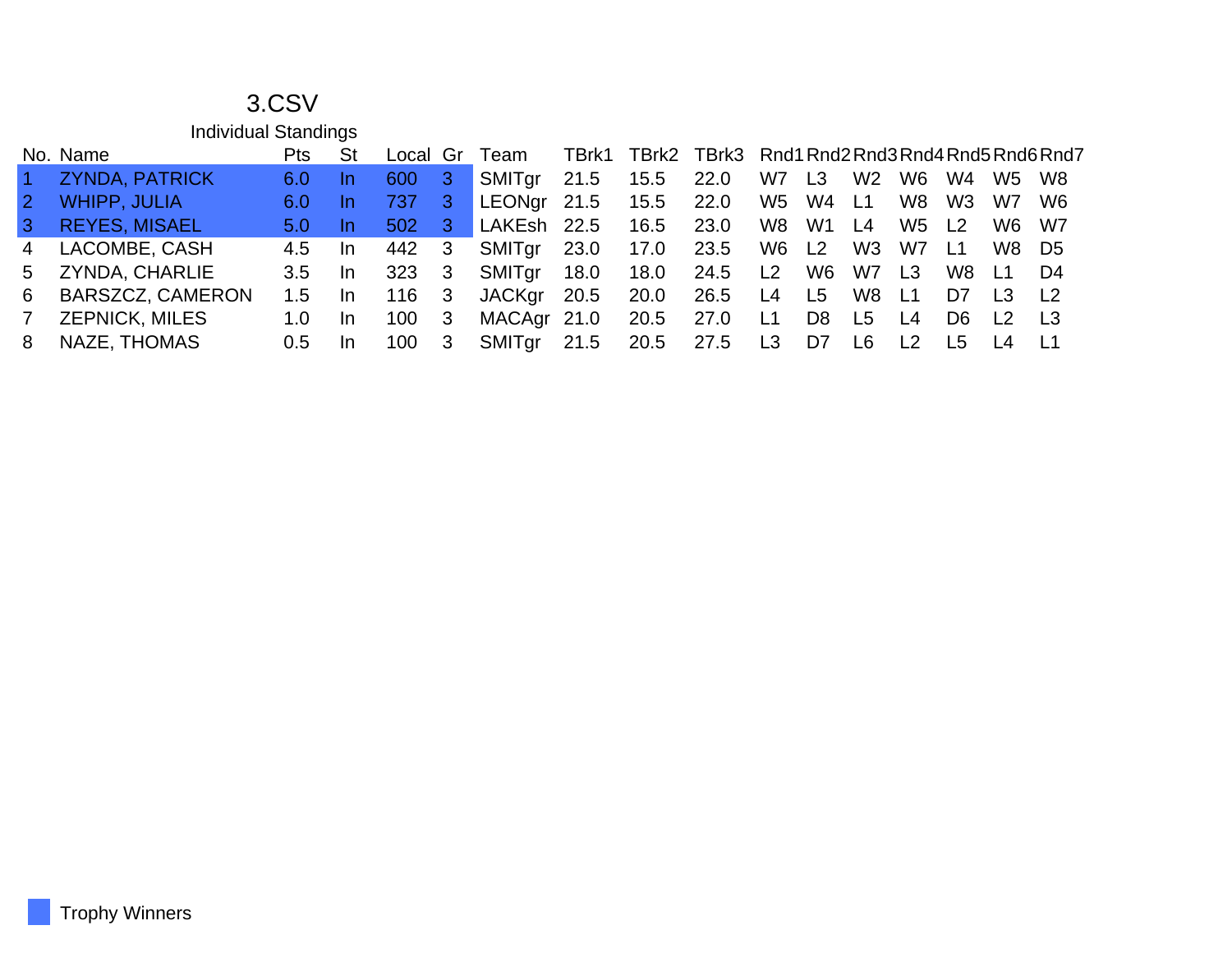|                   | <b>Individual Standings</b> |                |           |          |                |                         |     |                                                 |                |                |     |        |     |     |
|-------------------|-----------------------------|----------------|-----------|----------|----------------|-------------------------|-----|-------------------------------------------------|----------------|----------------|-----|--------|-----|-----|
|                   | No. Name                    | Pts            | <b>St</b> | Local Gr |                | Team                    |     | TBrk1 TBrk2 TBrk3 Rnd1 Rnd2 Rnd3 Rnd4 Rnd5 Rnd6 |                |                |     |        |     |     |
| $\sim$            | <b>WILLIAMS, RAYNA</b>      | $5.0 \quad$ In |           | 637      | $\sqrt{4}$     | JACKgr 11.0 7.0         |     | 11.0                                            |                | W2 -B- L3      |     | W4     | W5  | -B- |
| $\vert 2 \rangle$ | <b>HEADLEY, BYRON</b>       | $5.0 \quad$ In |           | 770      | $-4$           | BAIRgr 11.0 7.0         |     | 11.0 L1                                         |                | W3             | W4  | $-B-$  | -B- | W5  |
|                   | 3 TUMPACH, SETH             | $4.5$ In       |           | 818 4    |                | SMITgr 11.5 7.5 11.5 D4 |     |                                                 |                | L2             | W1  | W5     | -B- | -B- |
|                   | 4 FIGUEROA, JOEY            | 3.0            | -In       | 739      | $\overline{4}$ | LAKEsh 9.0              | 9.0 | 13.0                                            | D <sub>3</sub> | D <sub>5</sub> | L2  | L1     | -B- | -B- |
|                   | 5 FIGUEROA, JAHBRIEL        | $2.5$ In       |           |          |                |                         | 9.5 | 13.5                                            | -B-            | D4             | -B- | $\Box$ |     |     |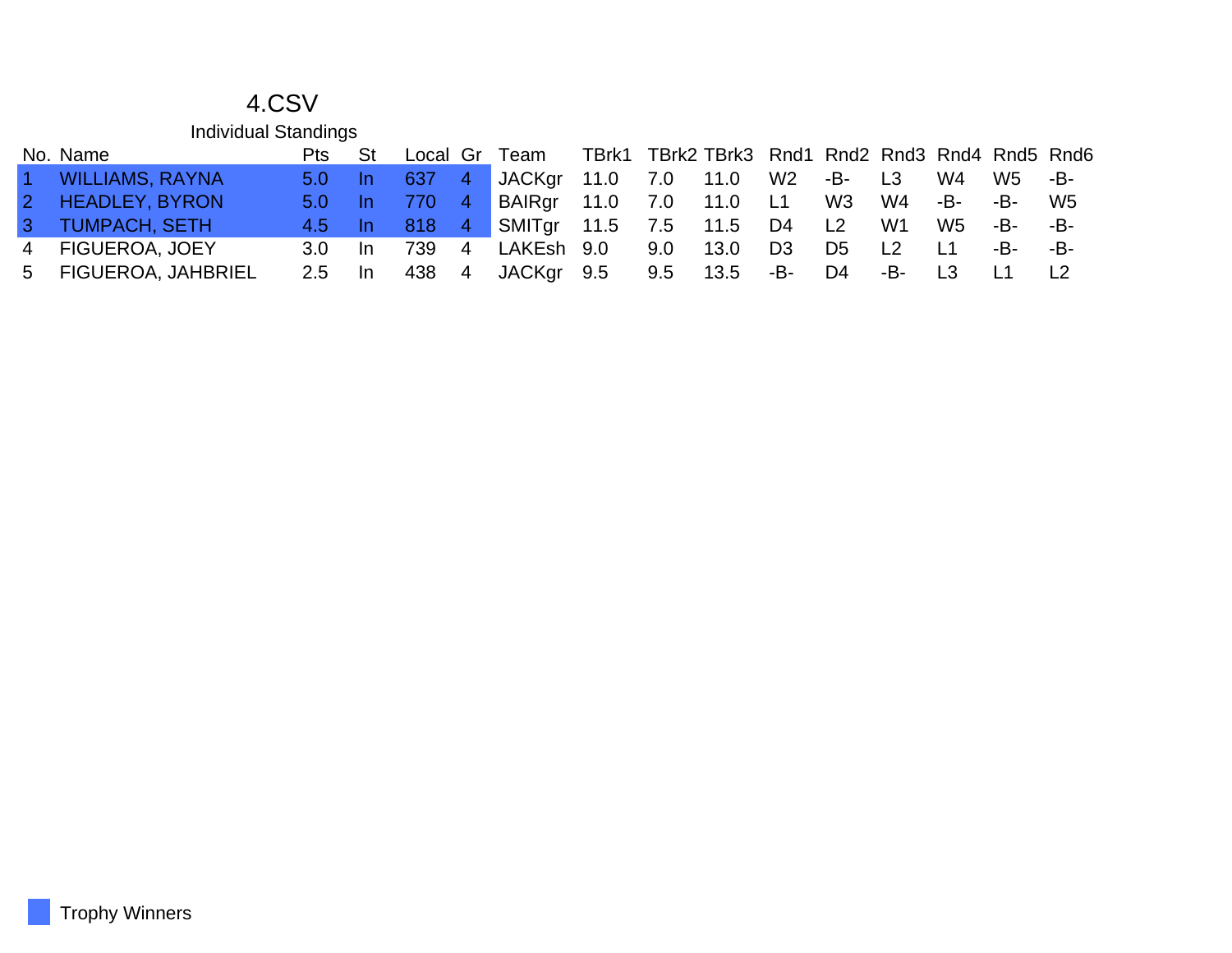| <b>Individual Standings</b> |               |      |       |                |                   |      |                                                 |         |        |        |           |     |            |
|-----------------------------|---------------|------|-------|----------------|-------------------|------|-------------------------------------------------|---------|--------|--------|-----------|-----|------------|
| No. Name                    | Pts           | – St | Local |                | Gr Team           |      | TBrk1 TBrk2 TBrk3 Rnd1 Rnd2 Rnd3 Rnd4 Rnd5 Rnd6 |         |        |        |           |     |            |
| 1 GUYETTE, BRADEN           | $6.0$ In      |      |       |                | 1163 5 BAYPOR 8.0 |      | 5.0                                             | 8.0     | W3     | W2 -B- | W3        | W2  | -B-        |
| 2 KENT, TYLER               | $-4.0$        | – In | 985   | 4 <sup>1</sup> | PIERfo            | 12.0 | 7.0                                             | 12.0    | -B- L1 |        | W3 -B- L1 |     | W3         |
| 3 NAZE, BRADYN              | $/2.0$ In $/$ |      | -462  | $5 -$          | SMITgr 11.0       |      | 11.0                                            | 16.0 L1 |        | -B- L2 | - L1      | -B- | $\vert$ 12 |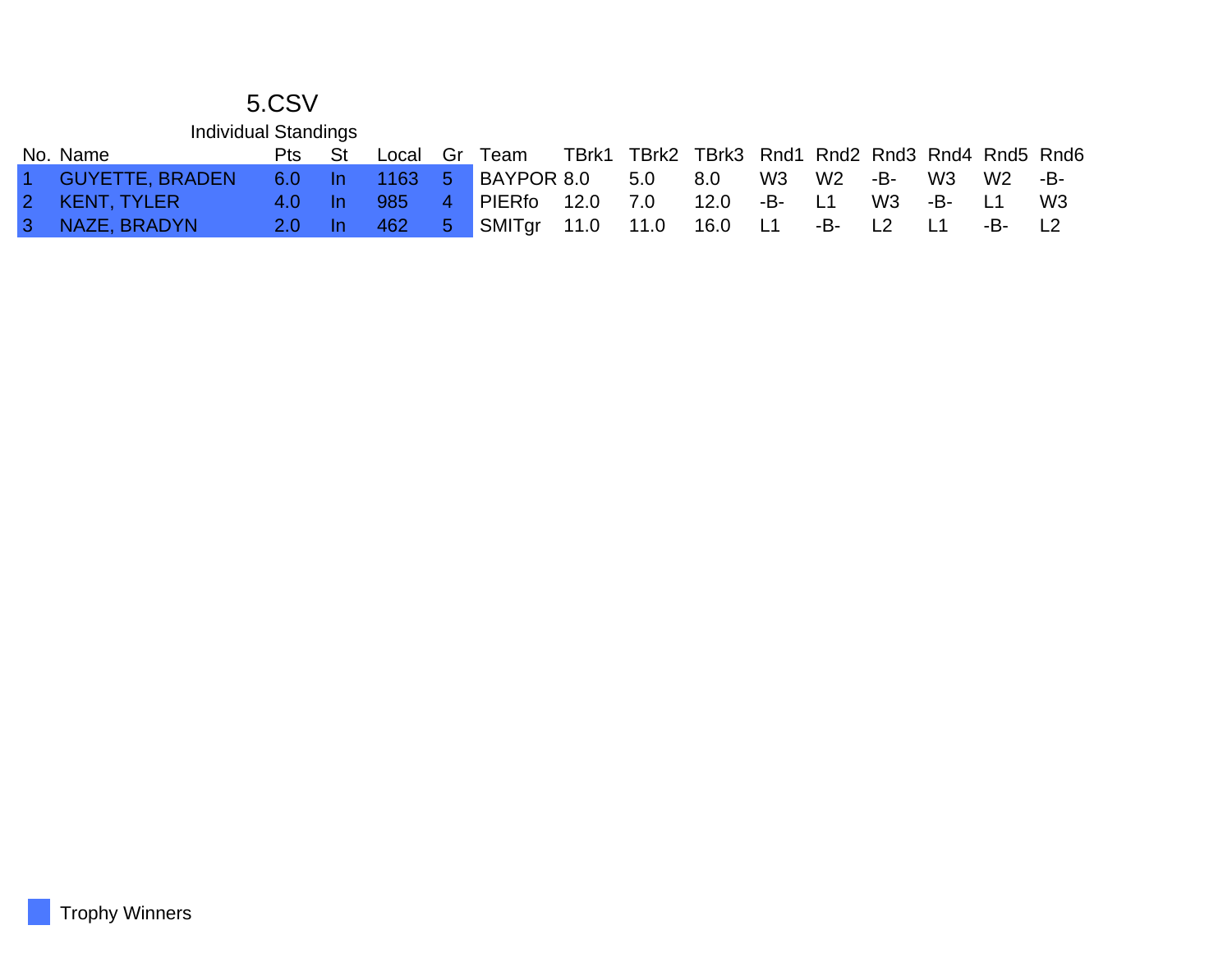|                | <b>Individual Standings</b> |            |      |     |                |                                          |                                            |  |                |  |             |  |
|----------------|-----------------------------|------------|------|-----|----------------|------------------------------------------|--------------------------------------------|--|----------------|--|-------------|--|
|                | No. Name                    | <b>Pts</b> | St   |     |                | Local Gr Team                            | TBrk1 TBrk2 TBrk3 Rnd1 Rnd2 Rnd3 Rnd4 Rnd5 |  |                |  |             |  |
| $\sim$ 1       | <b>PREMANAND, KEVIN</b>     | 4.5        | In.  | 925 | $6^{\circ}$    | LEONgr 10.5 6.5 10.5 W3 W4 W6 W5 D2      |                                            |  |                |  |             |  |
| $\overline{2}$ | <b>BECKER, ISAIAH</b>       | 4.0        | In.  | 983 | 6 <sup>°</sup> | LEONgr 11.0 6.5 11.0 W6 D3 W5 W4 D1      |                                            |  |                |  |             |  |
| $\mathbf{3}$   | <b>DENNIS, ZACHARY</b>      | 3.5        | In.  | 764 |                | 6 LOMBgr 11.5 7.0 11.5 L1 D2 W4 W6 W5    |                                            |  |                |  |             |  |
|                | 4 OTRADOVEC, BLAYKE         | 2.0        | - In |     |                | 565 6 LEONgr 8.5 8.5 13.0 W5 L1 L3 L2 W6 |                                            |  |                |  |             |  |
|                | 5 LAURIDSEN, ALEXANDER      | 1.0        | In.  | 367 | 5 <sup>5</sup> | EDISgr 9.5 9.5 14.0                      |                                            |  | L <sub>4</sub> |  | W6 L2 L1 L3 |  |
|                | 6 LOHMAN, KADEN             | 0.0        | In.  | 163 | 6              | LOMBgr 10.5 9.5 15.0 L2 L5 L1            |                                            |  |                |  | L3 L4       |  |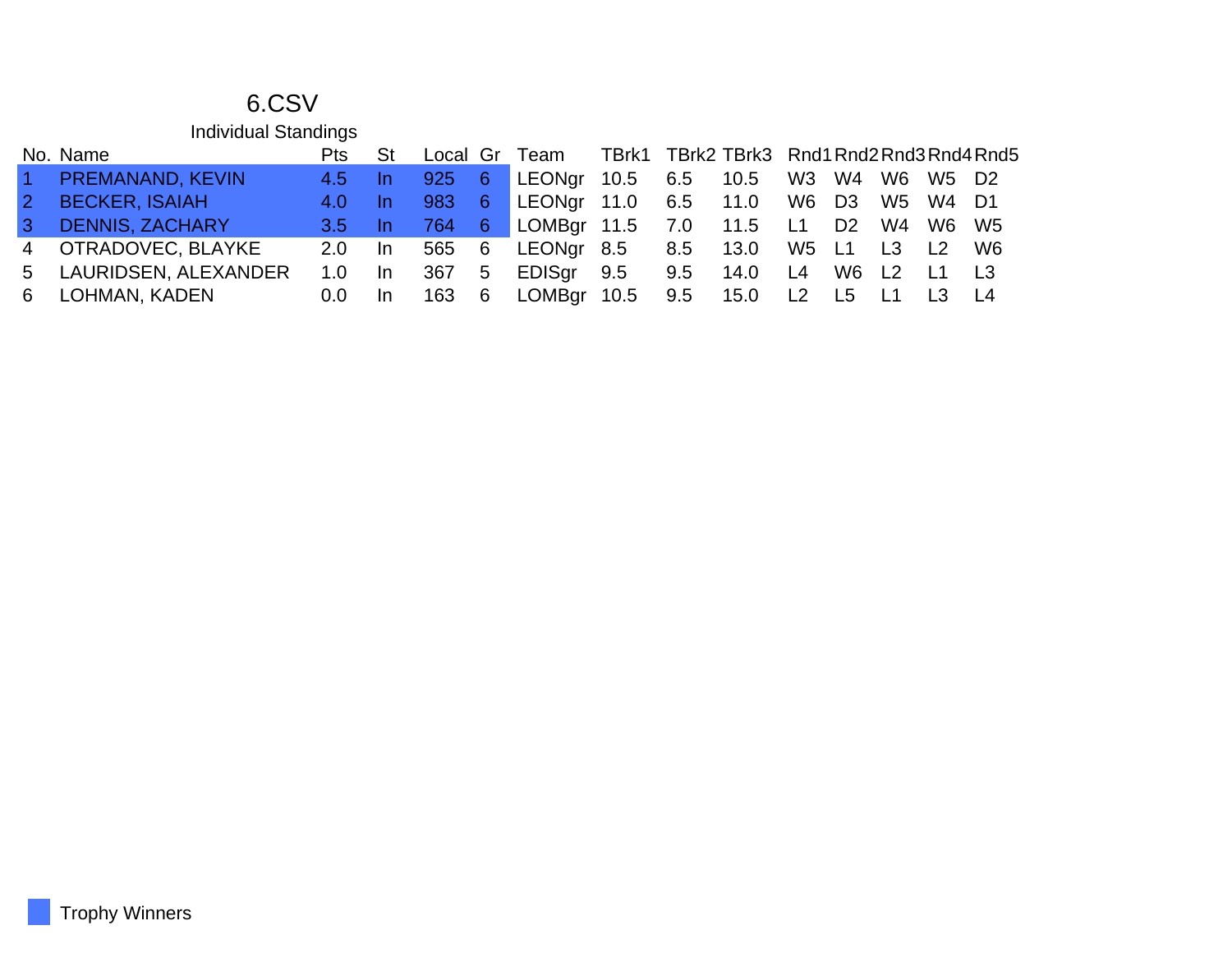|                      | <b>Individual Standings</b> |            |           |       |    |               |       |     |             |                |                          |                |                |                |
|----------------------|-----------------------------|------------|-----------|-------|----|---------------|-------|-----|-------------|----------------|--------------------------|----------------|----------------|----------------|
|                      | No. Name                    | <b>Pts</b> | <b>St</b> | Local | Gr | Team          | TBrk1 |     | TBrk2 TBrk3 |                | Rnd1 Rnd2 Rnd3 Rnd4 Rnd5 |                |                |                |
| $\blacktriangleleft$ | <b>BALU, JAYANTH</b>        | 5.0        | In        | 1235  |    | LEONgr        | 10.5  | 7.5 | 12.0        | W7             | W <sub>2</sub>           | W <sub>3</sub> | W4             | W <sub>8</sub> |
| $\mathbf{2}$         | <b>FIGUEROA, FORREST</b>    | 3.0        | In.       | 958   |    | <b>LAKEsh</b> | 13.5  | 8.5 | 16.0        | W <sub>6</sub> | L1                       | L4             | W <sub>5</sub> | W <sub>3</sub> |
| 3                    | <b>URMANSKI, BRAYDEN</b>    | 3.0        | <u>In</u> | 1065  |    | SMITgr        | 13.0  | 8.0 | 14.5        | W8             | W <sub>5</sub>           | L1             | W <sub>6</sub> | L <sub>2</sub> |
| 4                    | <b>WILLIAMS, ABBIE</b>      | 3.0        | <b>In</b> | 887   |    | <b>LOMBgr</b> | 12.0  | 7.0 | 12.5        | L5             | W <sub>9</sub>           | W <sub>2</sub> | L1             | W7             |
| 5                    | NAZE, MATTHEW               | 3.0        | In.       | 615   |    | SMITgr        | 9.5   | 6.5 | 9.5         | W4             | L <sub>3</sub>           | W9             | L2             | -B-            |
| 6                    | <b>ZEPNICK, MASON</b>       | 3.0        | In.       | 492   |    | <b>LOMBgr</b> | 8.0   | 5.0 | 8.0         | L2             | -В-                      | W7             | L <sub>3</sub> | W <sub>9</sub> |
| $\overline{7}$       | <b>BAILEY, AARON</b>        | 2.0        | In.       | 665   |    | SMITgr        | 7.0   | 7.0 | 12.0        | L1             | W <sub>8</sub>           | L6             | -B-            | L4             |
| 8                    | EVERARD, AUSTIN             | 2.0        | In        | 539   |    | FRANGB 5.0    |       | 5.0 | 10.0        | L <sub>3</sub> | L7                       | -В-            | W <sub>9</sub> | L1             |
| 9                    | SINCLAIR, DOMINIC           | 1.0        | In        | 100   |    | BAYVgr        | 6.5   | 6.5 | 9.5         | -В-            | L4                       | L <sub>5</sub> | L <sub>8</sub> | L <sub>6</sub> |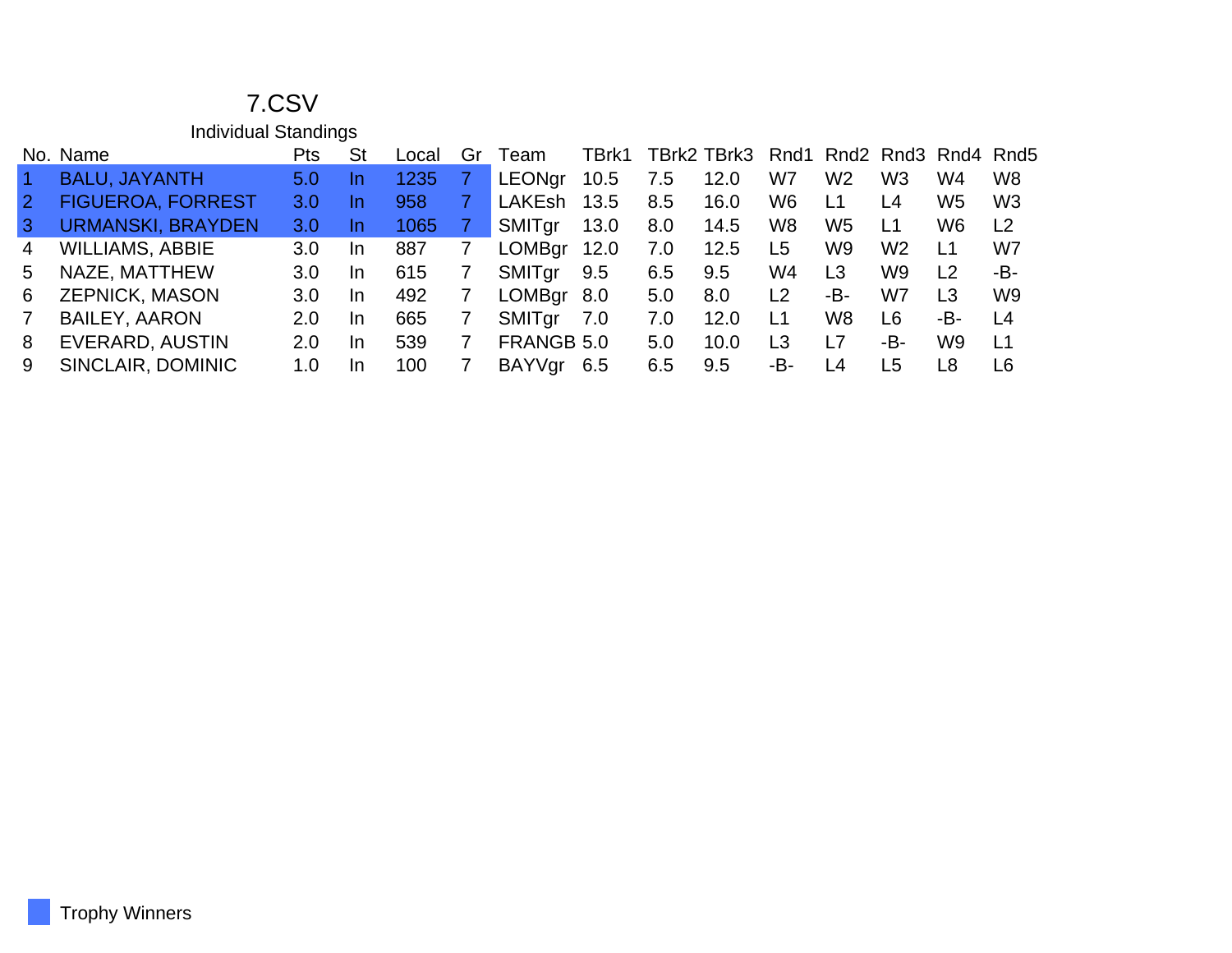|           | <b>Individual Standings</b> |                  |       |          |                |                  |                                                 |                     |                |                |                |                |       |    |
|-----------|-----------------------------|------------------|-------|----------|----------------|------------------|-------------------------------------------------|---------------------|----------------|----------------|----------------|----------------|-------|----|
|           | No. Name                    | <b>Pts</b>       | St    | Local Gr |                | Team             | TBrk1 TBrk2 TBrk3 Rnd1 Rnd2 Rnd3 Rnd4 Rnd5 Rnd6 |                     |                |                |                |                |       |    |
| $1 -$     | <b>CRUZ, JOVANNY</b>        | $5.0 \quad$ In   |       | 833 8    |                | EDISgr 14.0 10.0 |                                                 | 14.0 W3 W2 W4 W3 L2 |                |                |                |                |       | W4 |
| $2 -$     | <b>NEUSER, ISAAC</b>        | $4.0-$           | – In  | 673 8    |                | LOMBgr 16.0 11.0 |                                                 | 16.0 W4 L1 L3       |                |                |                | W4 W1          |       | W3 |
| 3         | NEUSER, BRADY               | 3.0 <sub>1</sub> | $\ln$ | 545 8    |                | LOMBgr 13.0      | 13.0                                            | 18.0 L1             |                | W4 W2 L1       |                |                | W4 L2 |    |
| $4 \quad$ | EVERARD, RJ                 | 0.0 <sub>1</sub> | In    | 302      | 8 <sup>8</sup> | FRANGB 19.0      | 16.0                                            | 24.0                | L <sub>2</sub> | L <sub>3</sub> | L <sub>1</sub> | L <sub>2</sub> |       |    |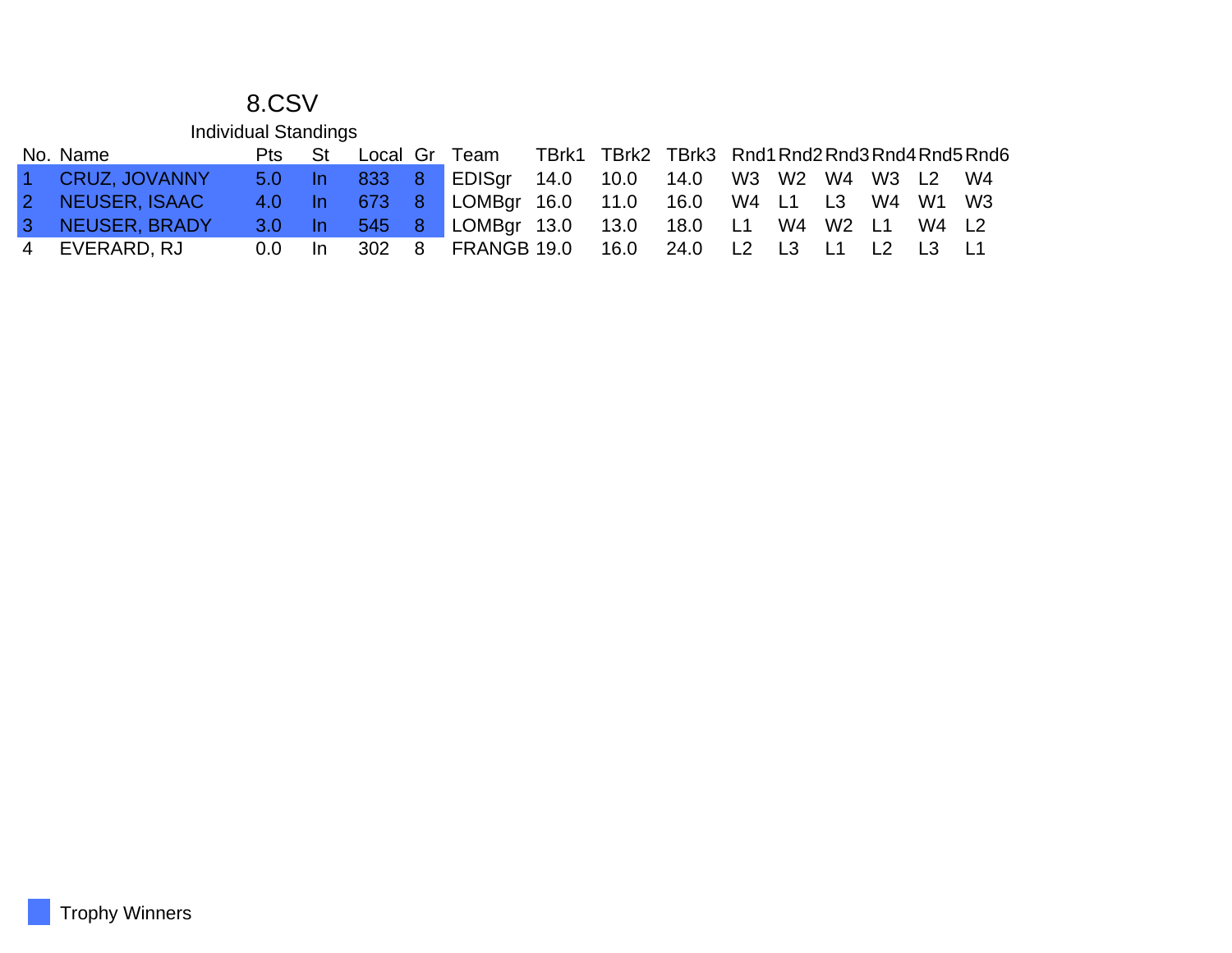#### 9 -12.CSV

|        | <b>Individual Standings</b> |                  |     |       |                 |             |                                            |     |      |                |                |    |       |    |
|--------|-----------------------------|------------------|-----|-------|-----------------|-------------|--------------------------------------------|-----|------|----------------|----------------|----|-------|----|
|        | No. Name                    | Pts              | St  | Local | Gr              | Team        | TBrk1 TBrk2 TBrk3 Rnd1 Rnd2 Rnd3 Rnd4 Rnd5 |     |      |                |                |    |       |    |
| $\sim$ | <b>BALU, NAVEEN</b>         | 5.0 <sub>1</sub> | In. | 1317  | 10 <sub>l</sub> | HIGHas 9.5  |                                            | 6.5 | 10.0 | W <sub>3</sub> | W5 W4          |    | W6 W2 |    |
|        | 2 CULBERTSON, DAVID         | 3.0 <sub>1</sub> | In. | 576   | 9               | SOUTgr 11.5 |                                            | 6.5 | 12.0 | $\sim$ L4      | W6 W5 W3 L1    |    |       |    |
|        | 3 LAURIDSEN, NIKLAS         | 3.0 <sub>1</sub> | In. | 603   | $9^{\circ}$     | PREBgr 11.5 |                                            | 6.5 | 12.0 | L1             | W4 W6 L2       |    |       | W5 |
|        | 4 MARZU, ALEXANDER          | $2.5^{\circ}$    | In. | 604   | 9               | SOUTgr 7.0  |                                            | 7.0 | 12.5 |                | W2 L3 L1       |    | W5 D6 |    |
| $5 -$  | KAIN, MICHAEL               | 1.0              | In. | 506   | 9               | PREBgr 9.0  |                                            | 8.5 | 14.0 | W6 L1          |                | L2 | L4 L3 |    |
|        | 6 WILLIAMS, ELISE           | $0.5^{\circ}$    | In. | 277   | 9               | SOUTgr 9.5  |                                            | 8.5 | 14.5 | L5             | L <sub>2</sub> | L3 |       | D4 |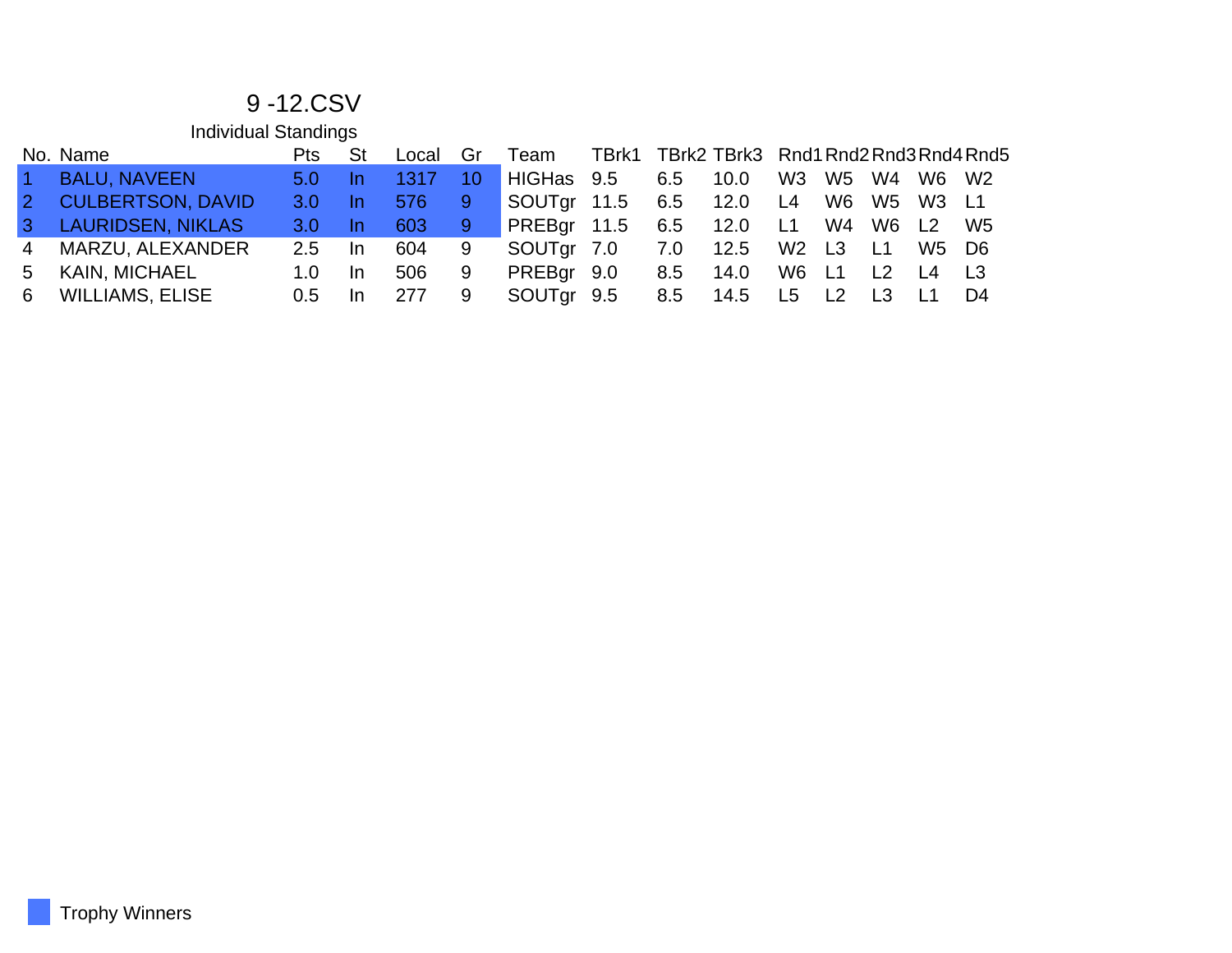#### K - 1 - 2 Team.CSV

| <b>PIC</b>     | Name (Players: Top 4 used)         | Score | Med  | Solk | SBx2 | Cum  |
|----------------|------------------------------------|-------|------|------|------|------|
|                |                                    |       |      |      |      |      |
| $\overline{1}$ | Red Smith Middle School, Gree (4)  | 13.0  | 42.0 | 62.0 | 34.0 | 41.0 |
|                | SPERBECK, LAWSON (5.0,720)         |       |      |      |      |      |
|                | LACOMBE, CULLEN (3.0,381)          |       |      |      |      |      |
|                | MARX, TREVOR (3.0,276)             |       |      |      |      |      |
|                | SPERBECK, HAYES (2.0,128)          |       |      |      |      |      |
| 2              | HOLYLAND CATHOLIC, MALONE (1)      | 5.0   | 13.0 | 19.0 | 29.0 | 18.0 |
|                | MEYER, AARON (5.0,820)             |       |      |      |      |      |
| 3              | ROSENOW ELEMENTARY, Fond du La (1) | 4.0   | 14.5 | 21.0 | 22.0 | 18.0 |
|                | SYED, AAHIL (4.0,656)              |       |      |      |      |      |
| 4              | ALTEgr(1)                          | 2.0   | 6.5  | 11.0 | 0.0  | 1.0  |
|                | GHAI, NAAVYA (2.0,100)             |       |      |      |      |      |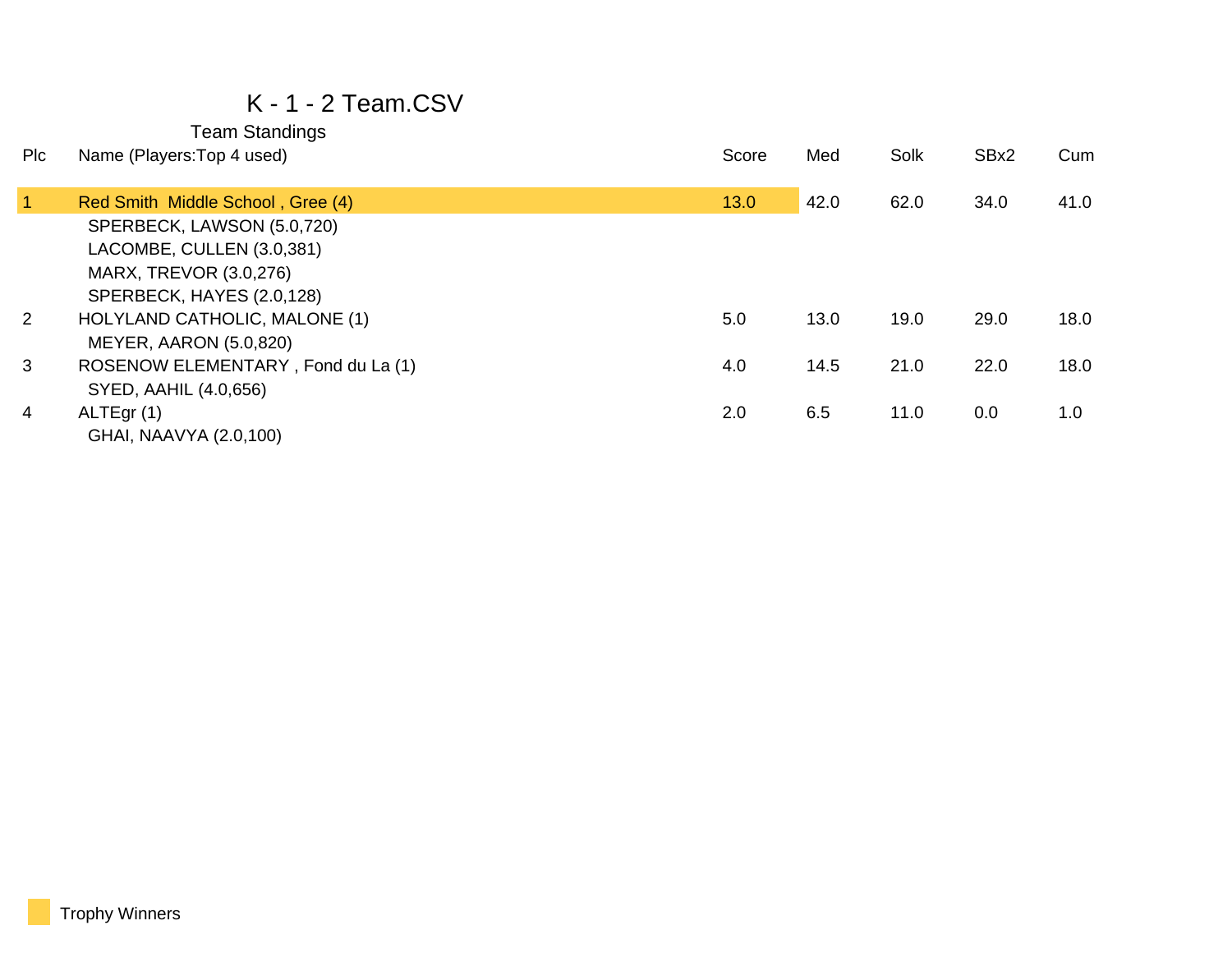| <b>PIc</b>           | Name (Players: Top 4 used)          | Score | Med  | Solk | SBx2 | Cum  |
|----------------------|-------------------------------------|-------|------|------|------|------|
| $\blacktriangleleft$ | Red Smith Middle School, Gree (4)   | 12.5  | 48.0 | 71.0 | 50.0 | 43.5 |
|                      | ZYNDA, PATRICK (5.0,600)            |       |      |      |      |      |
|                      | LACOMBE, CASH (4.0,442)             |       |      |      |      |      |
|                      | ZYNDA, CHARLIE (3.0,323)            |       |      |      |      |      |
|                      | NAZE, THOMAS (0.5,100)              |       |      |      |      |      |
| 2                    | Leonardo da Vinci, Green Bay (1)    | 5.0   | 12.0 | 17.5 | 25.0 | 17.0 |
|                      | <b>WHIPP, JULIA (5.0,737)</b>       |       |      |      |      |      |
| 3                    | LAKE Country Academy, Sheboygan (1) | 4.0   | 13.5 | 19.0 | 20.0 | 15.0 |
|                      | <b>REYES, MISAEL (4.0,502)</b>      |       |      |      |      |      |
| 4                    | ANNIE JACKSON ELEMENTARY, GREEN (1) | 1.5   | 12.0 | 17.5 | 2.0  | 5.0  |
|                      | BARSZCZ, CAMERON (1.5,116)          |       |      |      |      |      |
| 5                    | MacArthur Elementary School - G (1) | 1.0   | 13.5 | 19.0 | 2.0  | 3.5  |
|                      | ZEPNICK, MILES (1.0,100)            |       |      |      |      |      |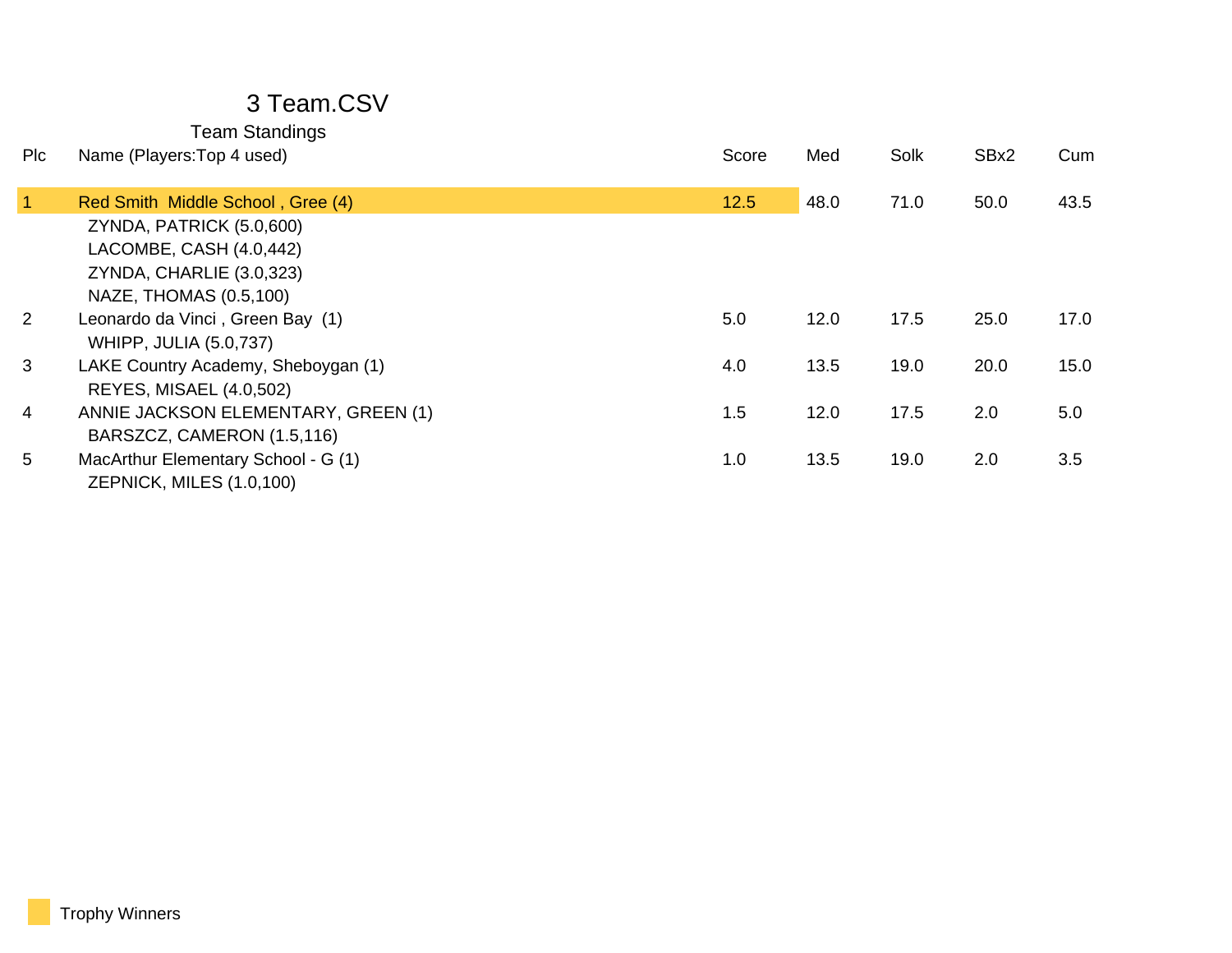| <b>PIc</b>           | Name (Players: Top 4 used)          | Score | Med  | Solk | SBx2 | Cum  |
|----------------------|-------------------------------------|-------|------|------|------|------|
| $\blacktriangleleft$ | ANNIE JACKSON ELEMENTARY, GREEN (2) | 7.5   | 16.5 | 24.5 | 17.0 | 25.5 |
|                      | WILLIAMS, RAYNA (5.0,637)           |       |      |      |      |      |
|                      | FIGUEROA, JAHBRIEL (2.5,438)        |       |      |      |      |      |
| $\overline{2}$       | BAIRD ELEMENTARY SCHOOL, GREEN (1)  | 5.0   | 7.0  | 11.0 | 14.0 | 13.0 |
|                      | HEADLEY, BYRON (5.0,770)            |       |      |      |      |      |
| 3                    | Red Smith Middle School, Gree (1)   | 4.5   | 7.5  | 11.5 | 13.0 | 11.0 |
|                      | <b>TUMPACH, SETH (4.5,818)</b>      |       |      |      |      |      |
| 4                    | LAKE Country Academy, Sheboygan (1) | 3.0   | 9.0  | 13.0 | 5.0  | 6.5  |
|                      | FIGUEROA, JOEY (3.0,739)            |       |      |      |      |      |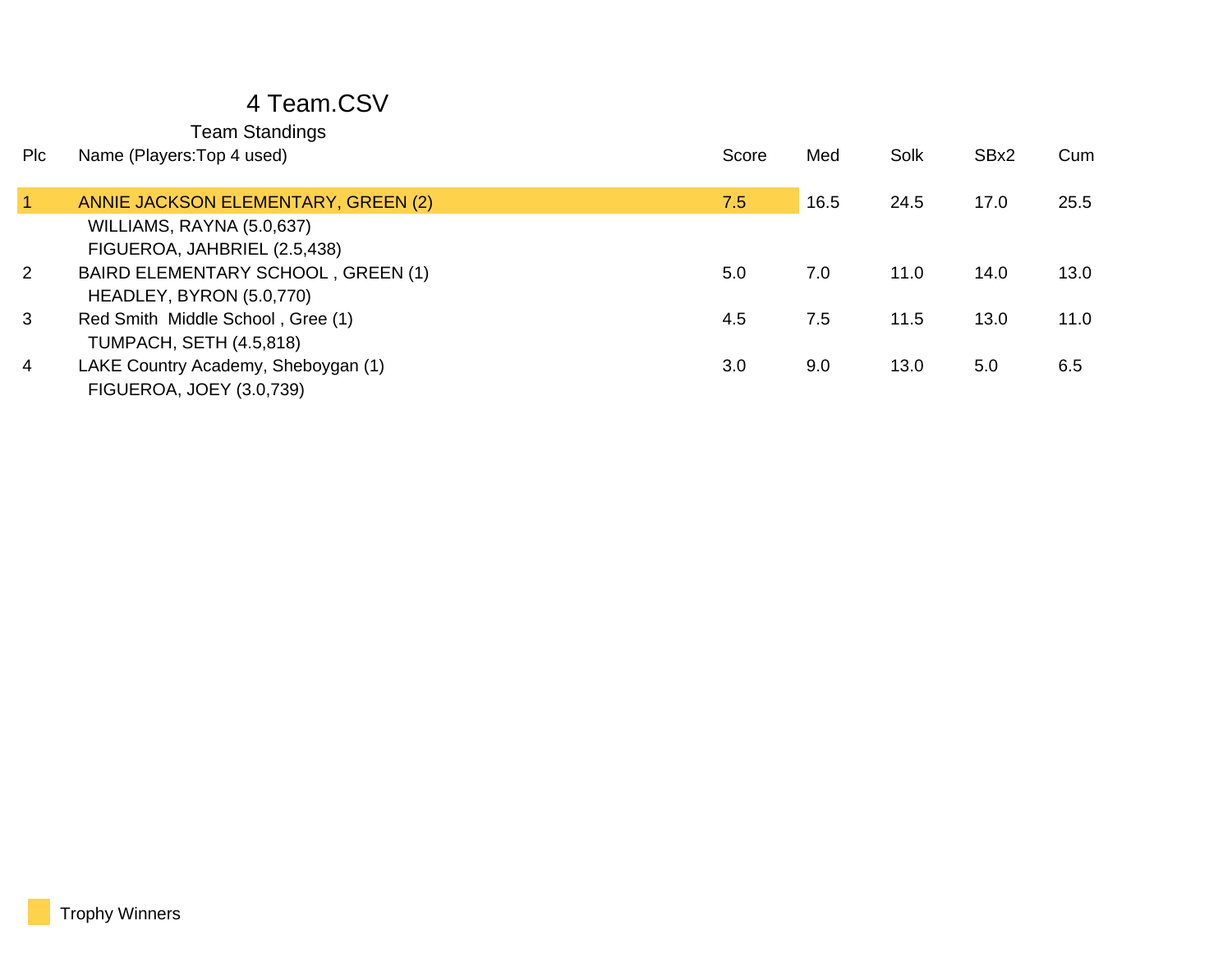| <b>Team Standings</b> |
|-----------------------|
|-----------------------|

| Plc            | Name (Players: Top 4 used)                                         | Score | Med | Solk | SBx2 | Cum  |
|----------------|--------------------------------------------------------------------|-------|-----|------|------|------|
|                | BAY PORT MIDDLE SCHOOL (1)                                         | 5.0   | 4.0 | 6.0  | 12.0 | 14.0 |
|                | GUYETTE, BRADEN (5.0,1163)                                         |       |     |      |      |      |
| $\overline{2}$ | Pier Elementary School, Fon Du (1)<br><b>KENT, TYLER (3.0,985)</b> | 3.0   | 5.5 | 10.0 | 2.0  | 8.0  |
| 3              | Red Smith Middle School, Gree (1)<br>NAZE, BRADYN (2.0,462)        | 2.0   | 6.5 | 11.0 | 0.0  | 3.0  |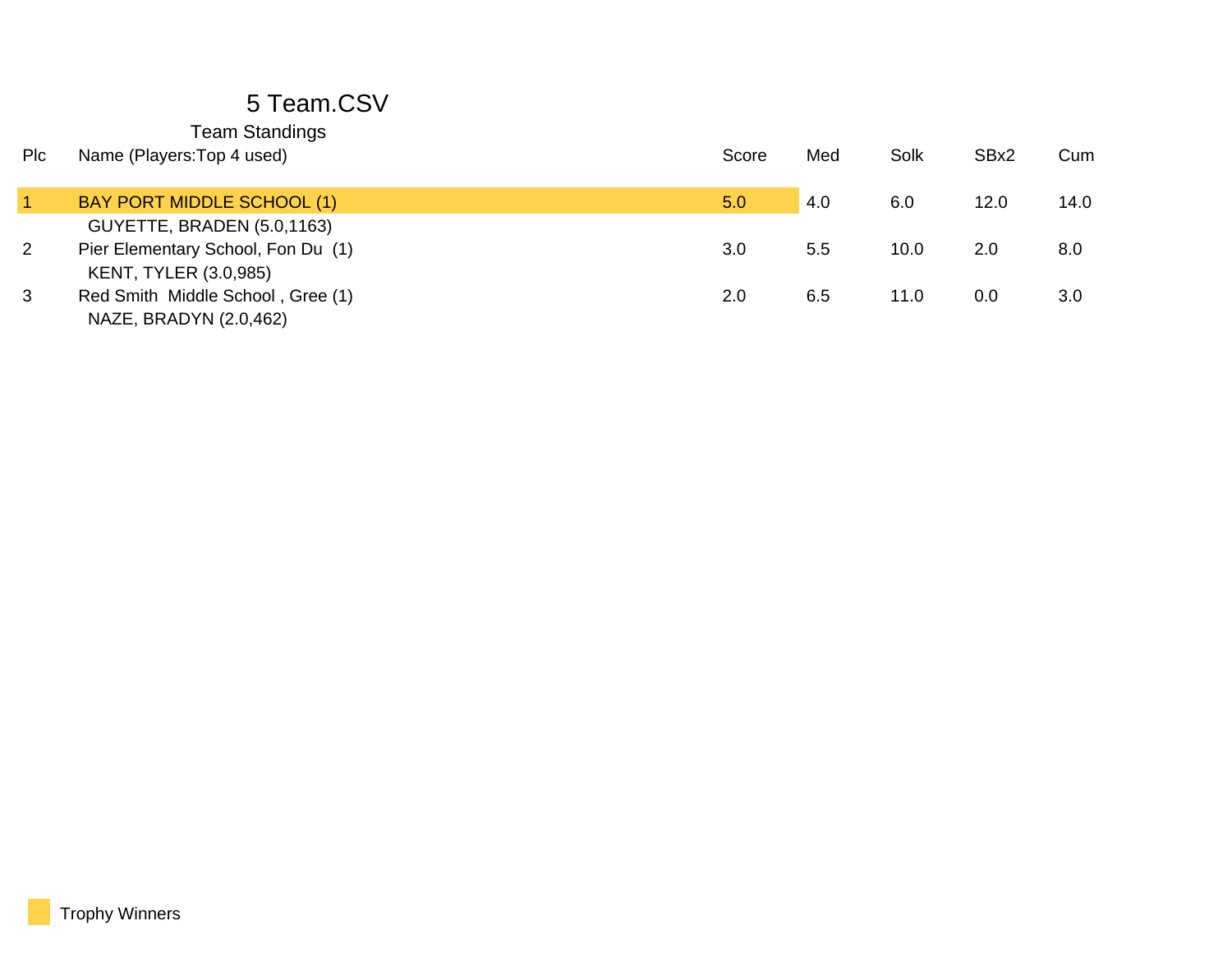#### 6 team.CSV

| <b>PIC</b>           | Name (Players: Top 4 used)                                           | Score | Med  | Solk | SBx2 | Cum  |
|----------------------|----------------------------------------------------------------------|-------|------|------|------|------|
| $\blacktriangleleft$ | Leonardo da Vinci, Green Bay (3)                                     | 10.5  | 21.5 | 34.5 | 33.0 | 33.0 |
|                      | PREMANAND, KEVIN (4.5,925)                                           |       |      |      |      |      |
|                      | BECKER, ISAIAH (4.0,983)<br>OTRADOVEC, BLAYKE (2.0,565)              |       |      |      |      |      |
| 2                    | LOMBARDI MIDDLE SCHOOL, GREEN (2)<br>DENNIS, ZACHARY (3.5,764)       | 3.5   | 16.5 | 26.5 | 10.0 | 8.0  |
|                      | LOHMAN, KADEN (0.0,163)                                              |       |      |      |      |      |
| 3                    | Edison MIddle School, Green Ba (1)<br>LAURIDSEN, ALEXANDER (1.0,367) | 1.0   | 9.5  | 14.0 | 0.0  | 4.0  |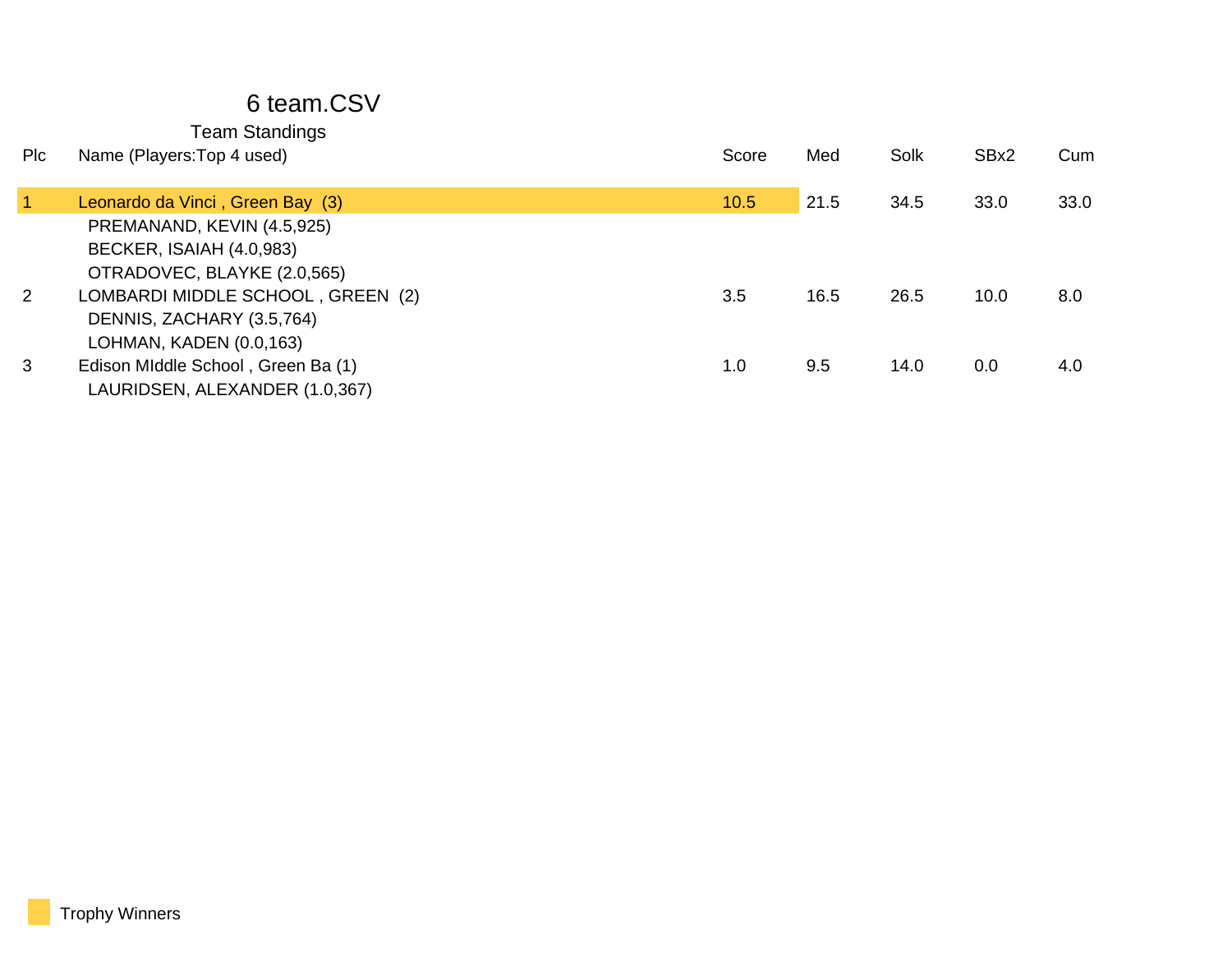#### 7 team.CSV

| Plc             | Name (Players: Top 4 used)          | Score | Med  | Solk | SBx2 | Cum  |
|-----------------|-------------------------------------|-------|------|------|------|------|
| $\overline{1}$  | Red Smith Middle School, Gree (3)   | 8.0   | 21.5 | 36.0 | 23.0 | 24.0 |
|                 | URMANSKI, BRAYDEN (3.0,1065)        |       |      |      |      |      |
|                 | NAZE, MATTHEW (3.0,615)             |       |      |      |      |      |
|                 | <b>BAILEY, AARON (2.0,665)</b>      |       |      |      |      |      |
| $\overline{2}$  | LOMBARDI MIDDLE SCHOOL, GREEN (2)   | 6.0   | 12.0 | 20.5 | 14.0 | 15.0 |
|                 | WILLIAMS, ABBIE (3.0,887)           |       |      |      |      |      |
|                 | ZEPNICK, MASON (3.0,492)            |       |      |      |      |      |
| 3               | Leonardo da Vinci, Green Bay (1)    | 5.0   | 7.5  | 12.0 | 24.0 | 15.0 |
|                 | BALU, JAYANTH (5.0,1235)            |       |      |      |      |      |
| 4               | LAKE Country Academy, Sheboygan (1) | 3.0   | 8.5  | 16.0 | 16.0 | 8.0  |
|                 | FIGUEROA, FORREST (3.0,958)         |       |      |      |      |      |
| $5\overline{)}$ | FRANGB (1)                          | 2.0   | 5.0  | 10.0 | 1.0  | 4.0  |
|                 | EVERARD, AUSTIN (2.0,539)           |       |      |      |      |      |
| 6               | BAY VIEW MIDDLE SCHOOL, GREEN (1)   | 1.0   | 6.5  | 9.5  | 0.0  | 4.0  |
|                 | SINCLAIR, DOMINIC (1.0,100)         |       |      |      |      |      |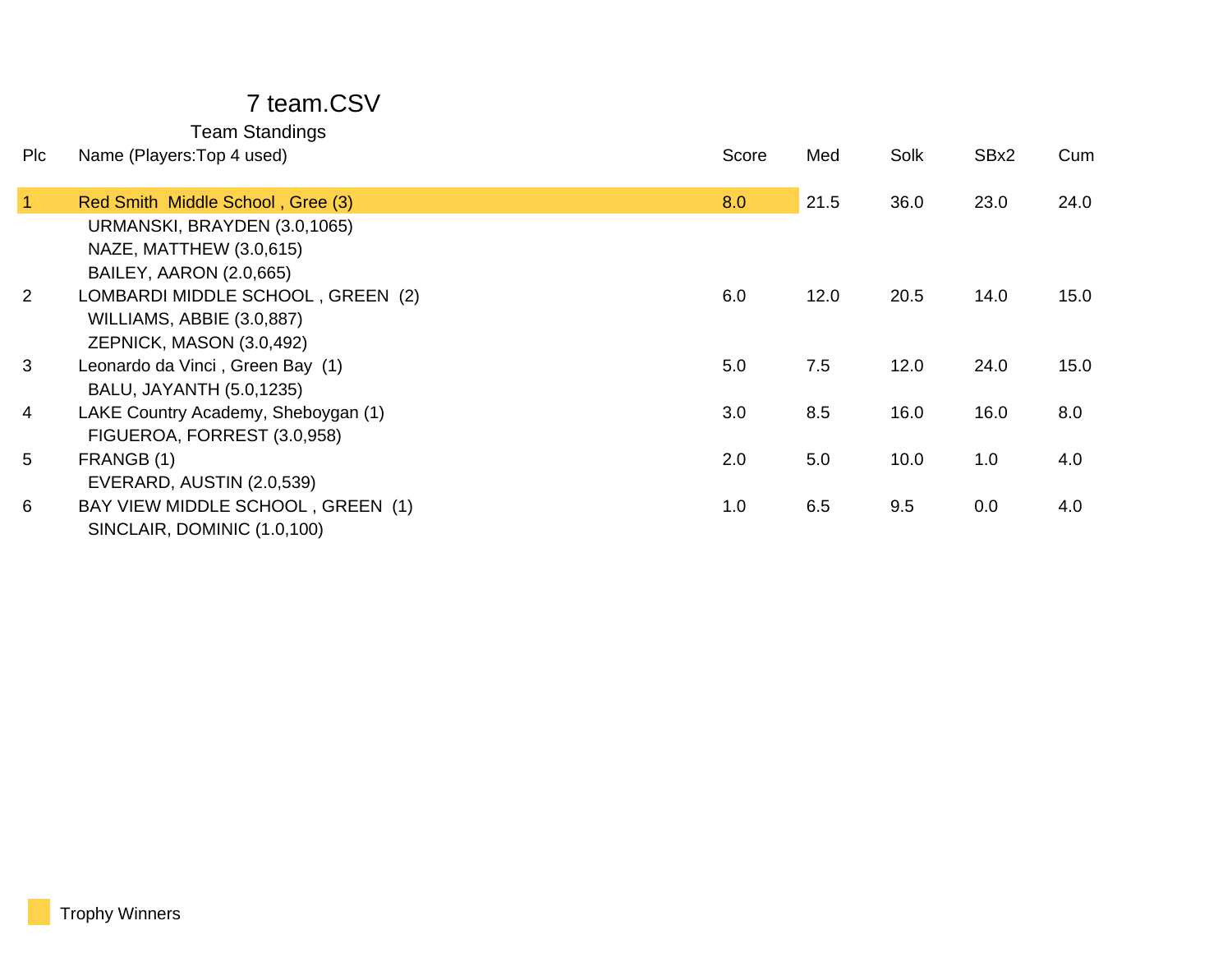| <b>Plc</b> | Name (Players: Top 4 used)                                    | Score | Med  | Solk | SBx2 | Cum  |
|------------|---------------------------------------------------------------|-------|------|------|------|------|
|            | LOMBARDI MIDDLE SCHOOL, GREEN (2)                             | 6.0   | 14.0 | 22.0 | 14.0 | 16.0 |
|            | NEUSER, ISAAC (3.0,673)<br>NEUSER, BRADY (3.0,545)            |       |      |      |      |      |
| 2          | Edison MIddle School, Green Ba (1)<br>CRUZ, JOVANNY (4.0,833) | 4.0   | 9.0  | 12.0 | 18.0 | 14.0 |
| 3          | FRANGB (1)<br>EVERARD, RJ (0.0,302)                           | 0.0   | 9.0  | 16.0 | 0.0  | 0.0  |